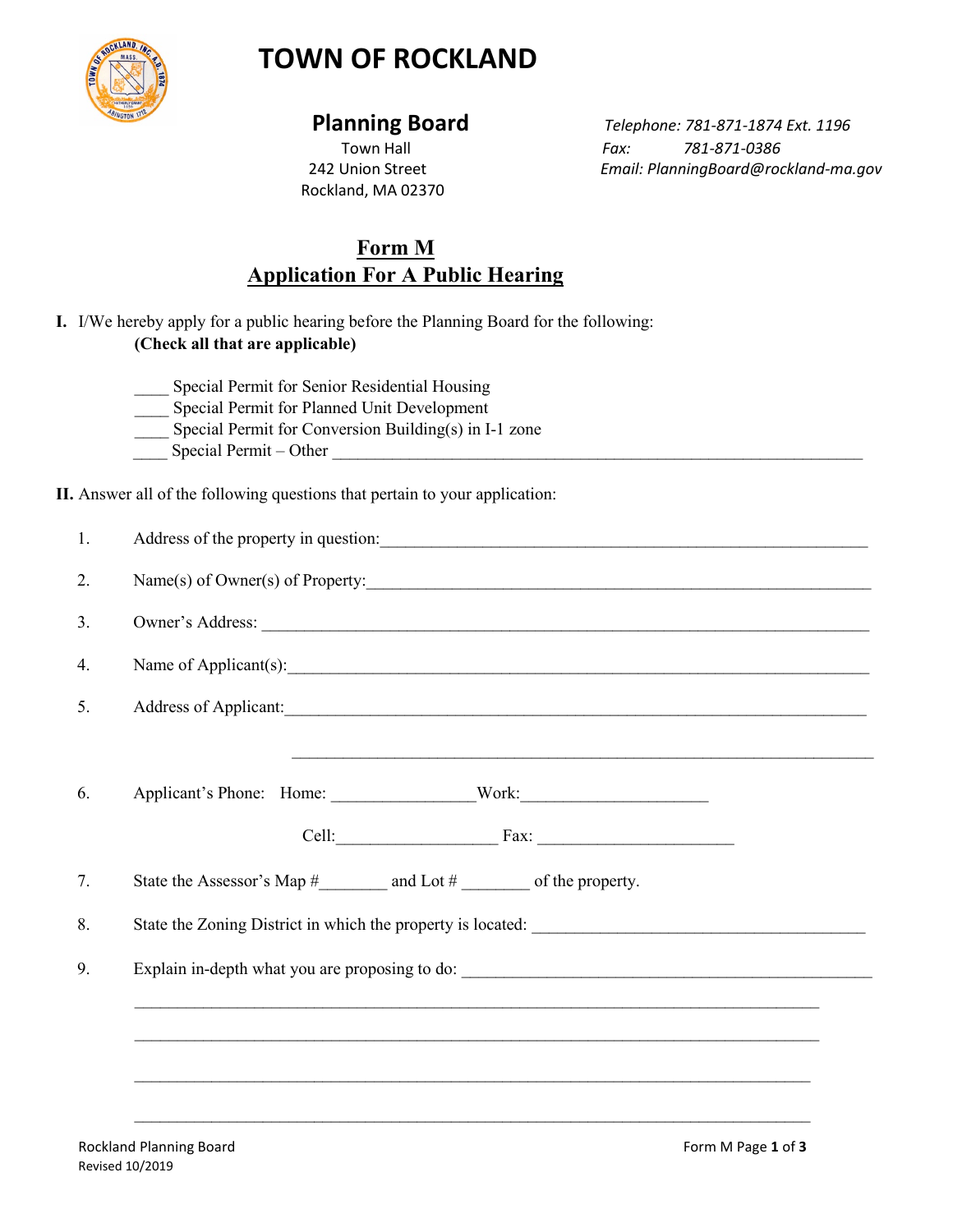## Rockland Planning Board Application for Public Hearing Page 2of 3

 $\_$  , and the set of the set of the set of the set of the set of the set of the set of the set of the set of the set of the set of the set of the set of the set of the set of the set of the set of the set of the set of th  $\_$  , and the set of the set of the set of the set of the set of the set of the set of the set of the set of the set of the set of the set of the set of the set of the set of the set of the set of the set of the set of th  $\_$  , and the set of the set of the set of the set of the set of the set of the set of the set of the set of the set of the set of the set of the set of the set of the set of the set of the set of the set of the set of th \_\_\_\_\_\_\_\_\_\_\_\_\_\_\_\_\_\_\_\_\_\_\_\_\_\_\_\_\_\_\_\_\_\_\_\_\_\_\_\_\_\_\_\_\_\_\_\_\_\_\_\_\_\_\_\_\_\_\_\_\_\_\_\_\_\_\_ \_\_\_\_\_\_\_\_\_\_\_\_\_\_\_\_\_\_\_\_\_\_\_\_\_\_\_\_\_\_\_\_\_\_\_\_\_\_\_\_\_\_\_\_\_\_\_\_\_\_\_\_\_\_\_\_\_\_\_\_\_\_\_\_\_\_\_

 $\_$  , and the set of the set of the set of the set of the set of the set of the set of the set of the set of the set of the set of the set of the set of the set of the set of the set of the set of the set of the set of th \_\_\_\_\_\_\_\_\_\_\_\_\_\_\_\_\_\_\_\_\_\_\_\_\_\_\_\_\_\_\_\_\_\_\_\_\_\_\_\_\_\_\_\_\_\_\_\_\_\_\_\_\_\_\_\_\_\_\_\_\_\_\_\_\_\_\_  $\_$  , and the set of the set of the set of the set of the set of the set of the set of the set of the set of the set of the set of the set of the set of the set of the set of the set of the set of the set of the set of th  $\_$  , and the contribution of the contribution of  $\mathcal{L}_\mathcal{A}$  , and the contribution of  $\mathcal{L}_\mathcal{A}$ 

10. Describe in detail any currently existing variance(s) or special permit(s) pertaining to this property. Copy/copies must be obtained at the Town Clerk's Office and must be attached to this application:

11. List all applicable sections of the Zoning By-law that pertain to this application:

12. If you are applying for a dimensional variance, state in detail any specific conditions that effect the shape, soil, topography or structures on your lot that specifically effect your lot and do not affect the zoning district as a whole. State why these conditions cause a hardship to the land that warrants the granting of a variance (use a separate piece of paper if necessary)

 $\overline{\phantom{a}}$  ,  $\overline{\phantom{a}}$  ,  $\overline{\phantom{a}}$  ,  $\overline{\phantom{a}}$  ,  $\overline{\phantom{a}}$  ,  $\overline{\phantom{a}}$  ,  $\overline{\phantom{a}}$  ,  $\overline{\phantom{a}}$  ,  $\overline{\phantom{a}}$  ,  $\overline{\phantom{a}}$  ,  $\overline{\phantom{a}}$  ,  $\overline{\phantom{a}}$  ,  $\overline{\phantom{a}}$  ,  $\overline{\phantom{a}}$  ,  $\overline{\phantom{a}}$  ,  $\overline{\phantom{a}}$  $\overline{\phantom{a}}$  ,  $\overline{\phantom{a}}$  ,  $\overline{\phantom{a}}$  ,  $\overline{\phantom{a}}$  ,  $\overline{\phantom{a}}$  ,  $\overline{\phantom{a}}$  ,  $\overline{\phantom{a}}$  ,  $\overline{\phantom{a}}$  ,  $\overline{\phantom{a}}$  ,  $\overline{\phantom{a}}$  ,  $\overline{\phantom{a}}$  ,  $\overline{\phantom{a}}$  ,  $\overline{\phantom{a}}$  ,  $\overline{\phantom{a}}$  ,  $\overline{\phantom{a}}$  ,  $\overline{\phantom{a}}$  \_\_\_\_\_\_\_\_\_\_\_\_\_\_\_\_\_\_\_\_\_\_\_\_\_\_\_\_\_\_\_\_\_\_\_\_\_\_\_\_\_\_\_\_\_\_\_\_\_\_\_\_\_\_\_\_\_\_\_\_\_\_\_\_\_\_\_  $\mathcal{L}_\mathcal{L} = \mathcal{L}_\mathcal{L} = \mathcal{L}_\mathcal{L} = \mathcal{L}_\mathcal{L} = \mathcal{L}_\mathcal{L} = \mathcal{L}_\mathcal{L} = \mathcal{L}_\mathcal{L} = \mathcal{L}_\mathcal{L} = \mathcal{L}_\mathcal{L} = \mathcal{L}_\mathcal{L} = \mathcal{L}_\mathcal{L} = \mathcal{L}_\mathcal{L} = \mathcal{L}_\mathcal{L} = \mathcal{L}_\mathcal{L} = \mathcal{L}_\mathcal{L} = \mathcal{L}_\mathcal{L} = \mathcal{L}_\mathcal{L}$ 

 $\overline{a}$  , and the contribution of the contribution of the contribution of the contribution of the contribution of the contribution of the contribution of the contribution of the contribution of the contribution of the co  $\_$  , and the set of the set of the set of the set of the set of the set of the set of the set of the set of the set of the set of the set of the set of the set of the set of the set of the set of the set of the set of th

13. If this is an application for a special permit, describe in detail the permit you are seeking and provide the Board with specific information as to how the proposed use will meet the performance standards of the Zoning By-laws of Rockland:

 $\_$  , and the contribution of the contribution of  $\overline{a}$  , and  $\overline{a}$  , and  $\overline{a}$  , and  $\overline{a}$  , and  $\overline{a}$  , and  $\overline{a}$  , and  $\overline{a}$  , and  $\overline{a}$  , and  $\overline{a}$  , and  $\overline{a}$  , and  $\overline{a}$  , and  $\overline{a$  $\_$  , and the set of the set of the set of the set of the set of the set of the set of the set of the set of the set of the set of the set of the set of the set of the set of the set of the set of the set of the set of th  $\_$  , and the contribution of the contribution of  $\mathcal{L}_1$  , and the contribution of  $\mathcal{L}_2$ \_\_\_\_\_\_\_\_\_\_\_\_\_\_\_\_\_\_\_\_\_\_\_\_\_\_\_\_\_\_\_\_\_\_\_\_\_\_\_\_\_\_\_\_\_\_\_\_\_\_\_\_\_\_\_\_\_\_\_\_\_\_\_\_\_\_\_  $\_$  , and the set of the set of the set of the set of the set of the set of the set of the set of the set of the set of the set of the set of the set of the set of the set of the set of the set of the set of the set of th

\_\_\_\_\_\_\_\_\_\_\_\_\_\_\_\_\_\_\_\_\_\_\_\_\_\_\_\_\_\_\_\_\_\_\_\_\_\_\_\_\_\_\_\_\_\_\_\_\_\_\_\_\_\_\_\_\_\_\_\_\_\_\_\_\_\_\_

Rockland Planning Board